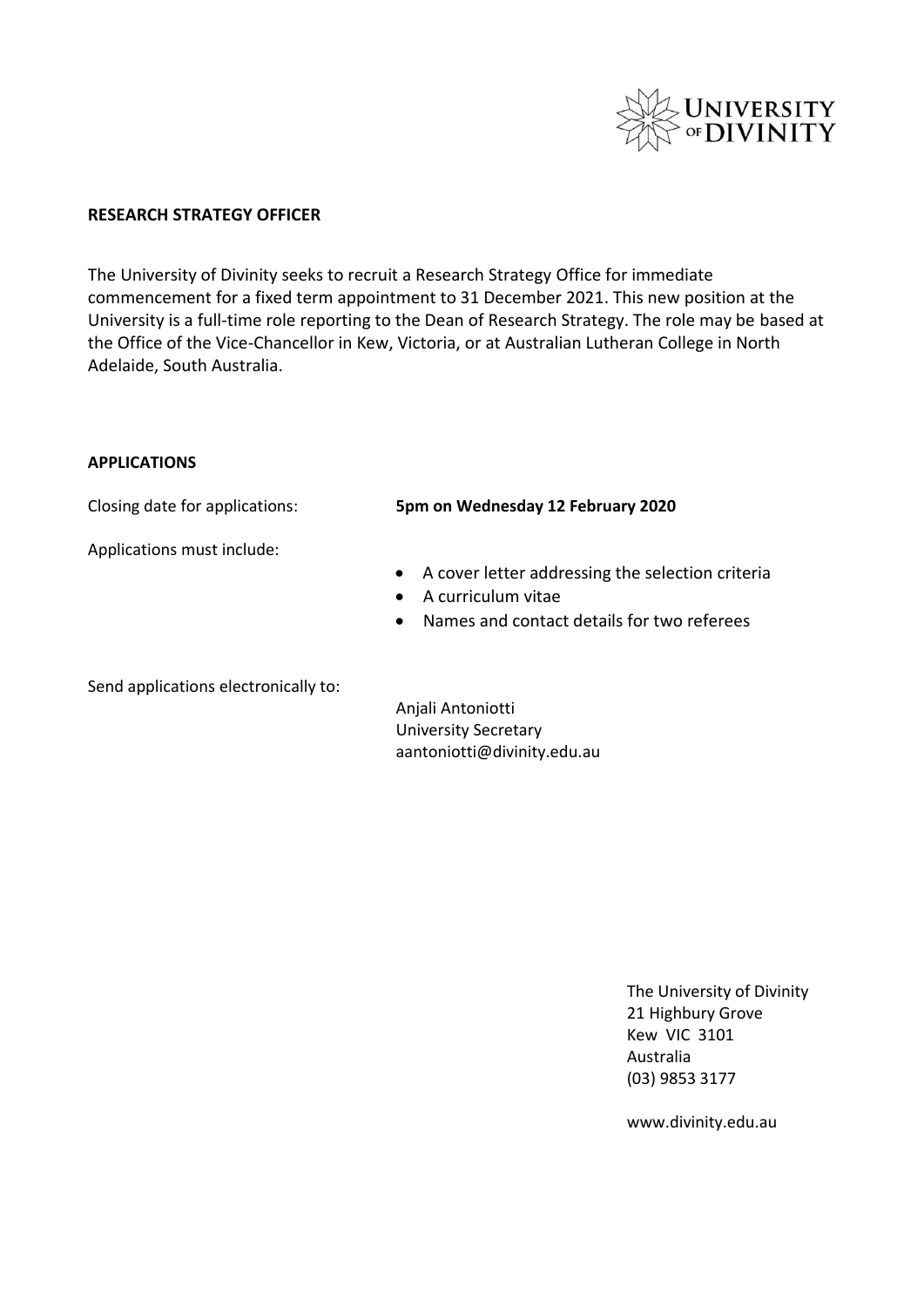# **About the University**

The University of Divinity is established by the *University of Divinity Act 1910* of the Parliament of Victoria, Australia. The University engages in high quality scholarship and offers a wide range of awards in theology, ministry, spirituality and philosophy. Its students and graduates report some of the highest levels of satisfaction in Australian higher education, and the University's research has been consistently ranked at world standard for the last decade.

Students and staff join the University through one of its Colleges. There are eleven Colleges located in Melbourne, Adelaide and Sydney, each one a unique learning community, resourced by over thirty partners from eight Christian denominations, giving the University an extraordinary ecumenical constitution.

The University's Vision is that

*Together we empower our learning community to address the issues of the contemporary world through critical engagement with Christian theological traditions.* 

For more information please see www.divinity.edu.au and the news and events site vox.divinity.edu.au

### **About the Research Strategy Officer**

The Research Strategy Officer is a new full-time role reporting to the Dean of Research Strategy, Professor Wendy Mayer. The role includes support for critical research functions, such as operation of the University's Human Research Ethics Committee and liaison with the Australian Research Council, and project-based tasks to support development of the University's research and research engagement strategies.

This is a fixed-term appointment available for immediate commencement and continues to 31 December 2021, while the University reviews its research and research engagement strategies, and the leadership and support necessary to implement them. There is a possibility that role may be renewed, subject to the outcome of this review and the availability of funding; any renewal period will be determined by the Vice-Chancellor in 2021.

The role may be based at either the Office of the Vice-Chancellor in Kew, Victoria or at Australian Lutheran College, North Adelaide, as best suits the successful candidate. The role may require some interstate travel.

The role will suit a person with a passion for research who enjoys working with a wide variety of academic staff, including both experienced and new researchers, to support them in delivery of high quality research outcomes.